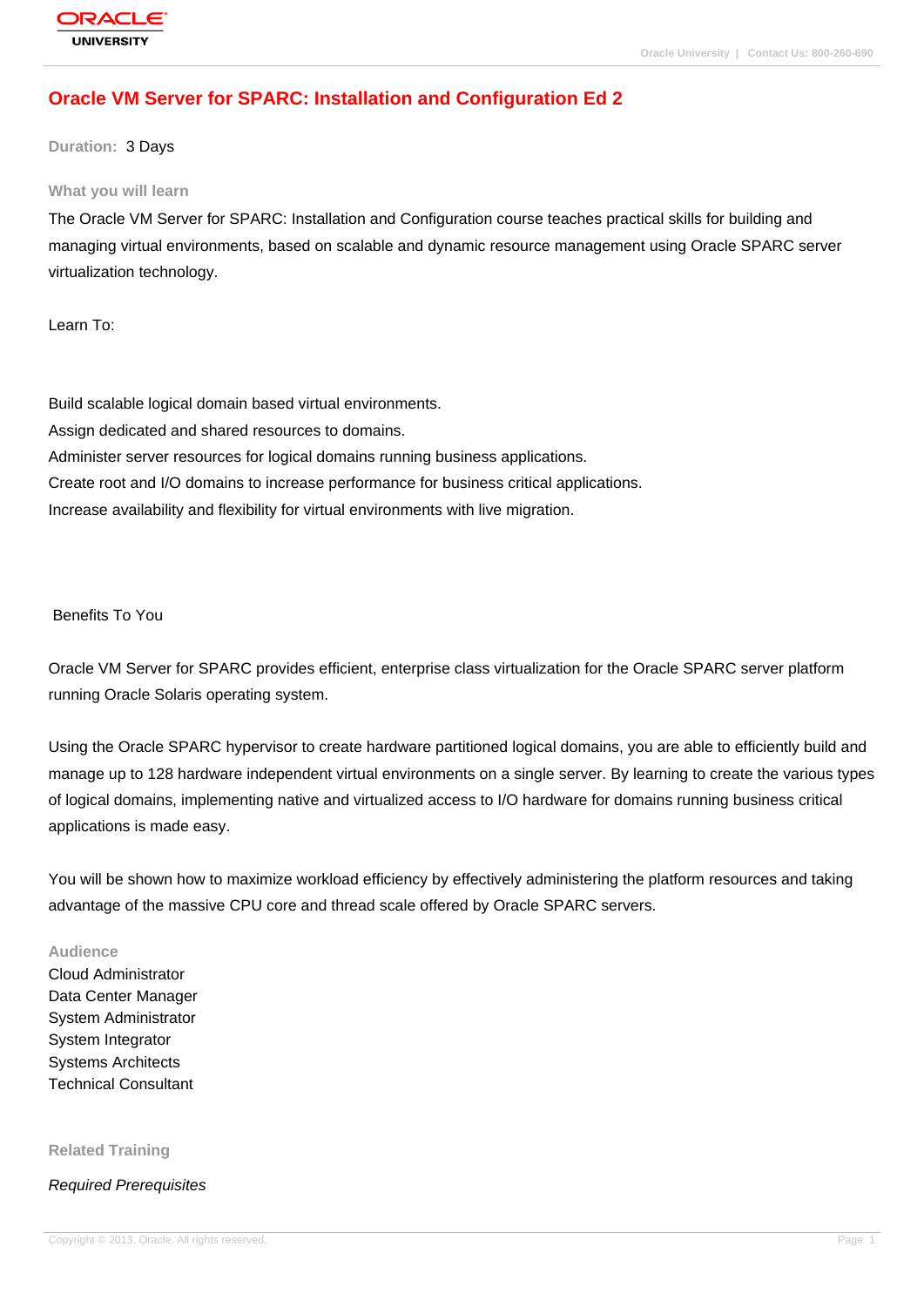Install and administer an Oracle Solaris OS

Knowledge of virtualization concepts

Perform basic Oracle SPARC server initial setup tasks

Understand basic storage concepts

Suggested Prerequisites Administer Ethernet networks

Configure basic IP networks

Oracle Solaris 11 System Administration Ed 5

SPARC M-series Administration

UNIX and Linux Essentials

### **Course Objectives**

Configure control and service domains

Create a guest domain

Install Oracle Solaris using an AI Server

Create a root domain

Create an I/O domain using SR-IOV

Assign I/O resources using Direct I/O

Reconfigure server resources for logical domains

Use virtual disks

Use virtual networks

Implement VLAN and Port VLAN based switching

Manage logical domain configurations

Perform live migration operations

Perform non interactive migration operations

Use ZFS backends

Plan an Oracle VM Server for SPARC installation